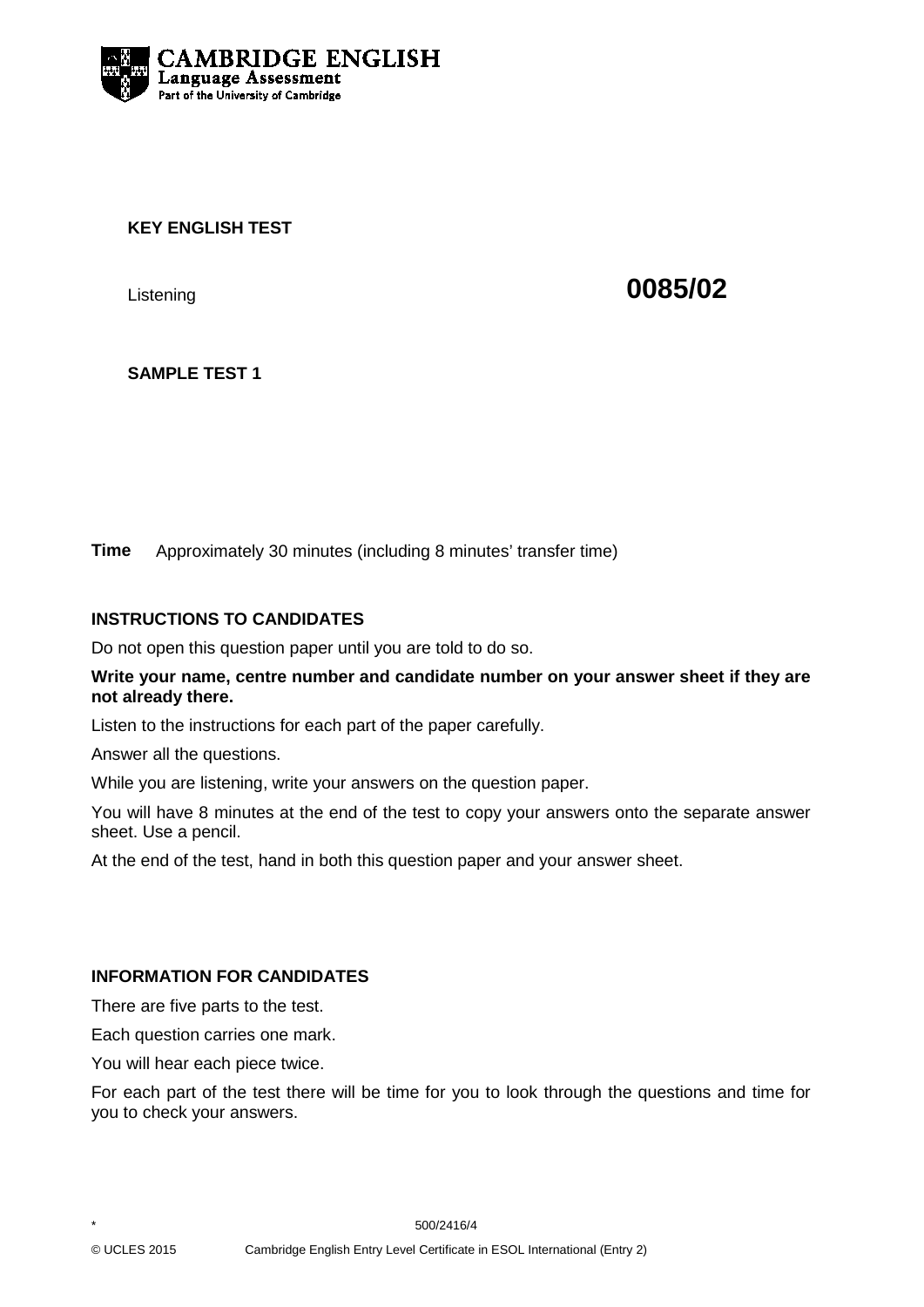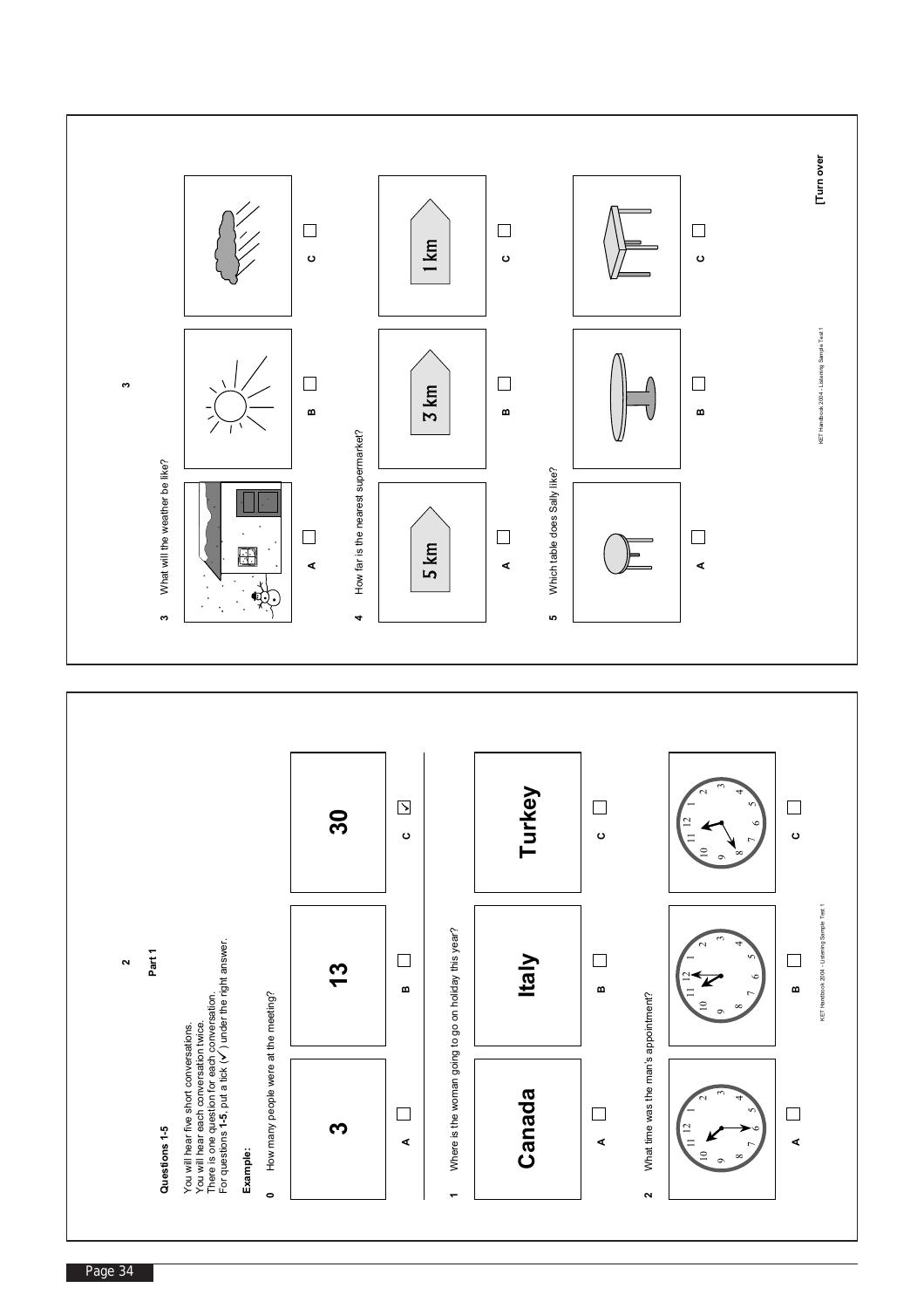|                                                                                                                       | 4                                           |                                                                                              | ю                                           |                        |                       |
|-----------------------------------------------------------------------------------------------------------------------|---------------------------------------------|----------------------------------------------------------------------------------------------|---------------------------------------------|------------------------|-----------------------|
| Questions 6-10                                                                                                        | Part 2                                      | Questions 11-15                                                                              | Part 3                                      |                        |                       |
| Listen to Tom talking to a friend about a sports afternoon.<br>What sport did each person do?                         |                                             | Listen to Jenny talking to Mark about buying a computer game.                                |                                             |                        |                       |
| For questions <b>6-10</b> , write a letter <b>(A-H)</b> next to each person.<br>You will hear the conversation twice. |                                             | For questions 11-15, tick $(\checkmark)$ A, B or C.<br>You will hear the conversation twice. |                                             |                        |                       |
|                                                                                                                       |                                             | Example:                                                                                     |                                             |                        |                       |
| Example:                                                                                                              |                                             | The name of the computer game is<br>$\bullet$                                                |                                             | City 2010              | $\blacktriangleright$ |
| $\mathsf{d}$<br>Tom<br>$\bullet$                                                                                      |                                             |                                                                                              | ه د ه ب                                     | City 2100<br>City 2001 |                       |
| People                                                                                                                | Sports                                      | The game is not good for people under<br>$\dot{\div}$                                        |                                             |                        |                       |
|                                                                                                                       | basketball<br>$\blacktriangleleft$          |                                                                                              | ⋖                                           | eight.<br>ten.         |                       |
| Sam<br>ဖ                                                                                                              | football<br>$\bf{m}$                        |                                                                                              | σ ⊙                                         | twelve.                |                       |
| Jane<br>Ľ                                                                                                             |                                             | Black's PC shop is in<br>5                                                                   | ⋖                                           | Cambridge.             |                       |
|                                                                                                                       | golf<br>$\mathbf \circ$                     |                                                                                              | $\bf m$                                     | London.                |                       |
| Paul<br>$\infty$                                                                                                      | horse-riding<br>$\Omega$                    |                                                                                              | ပ                                           | Peterstown.            |                       |
| Susan<br>თ                                                                                                            |                                             | The address of the shop is<br>$\mathfrak{t}$                                                 |                                             | 29 Hunter Road.        |                       |
|                                                                                                                       | skiing<br>ш                                 |                                                                                              | ه د∞ ه                                      | 29 Walker Street.      |                       |
| Anne<br>Ş                                                                                                             | table-tennis<br>щ                           |                                                                                              |                                             | 29 Marsden Street.     |                       |
|                                                                                                                       |                                             | The last day you can get a free game is<br>4                                                 | ⋖                                           | Monday.                |                       |
|                                                                                                                       | tennis<br>O                                 |                                                                                              | $\bf m$                                     | Thursday.              |                       |
|                                                                                                                       | volleyball<br>I                             |                                                                                              | ပ                                           | Friday.                |                       |
|                                                                                                                       |                                             | The computer game cost<br>15                                                                 |                                             | £26.                   |                       |
|                                                                                                                       |                                             |                                                                                              | ه د∞ ه                                      | £30.                   |                       |
|                                                                                                                       |                                             |                                                                                              |                                             | £48.                   |                       |
|                                                                                                                       |                                             |                                                                                              |                                             |                        |                       |
|                                                                                                                       |                                             |                                                                                              |                                             |                        |                       |
|                                                                                                                       | KET Handbook 2004 - Listening Sample Test 1 |                                                                                              | KET Handbook 2004 - Listening Sample Test 1 |                        | Tum over              |
|                                                                                                                       |                                             |                                                                                              |                                             |                        |                       |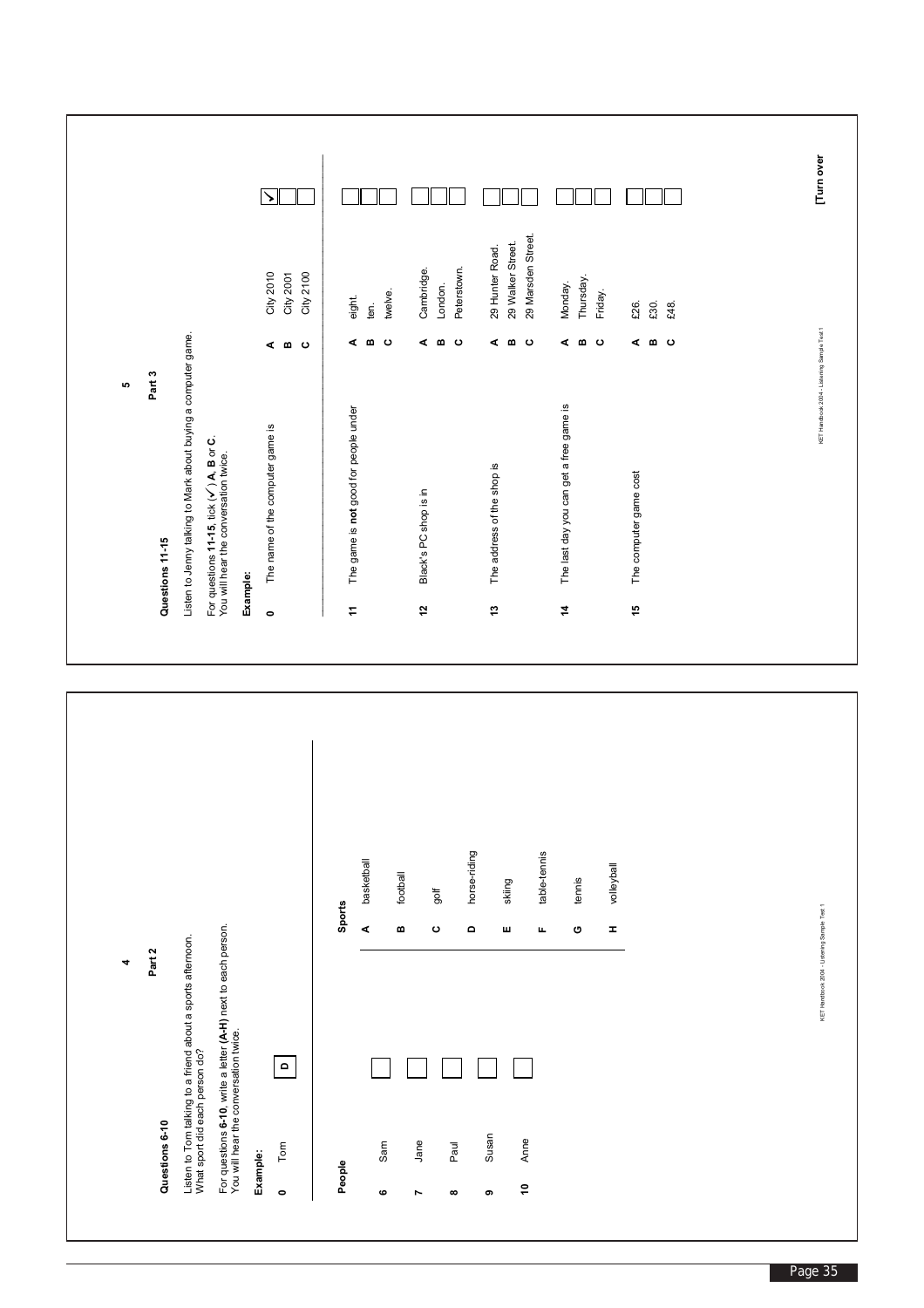| Part 5<br>$\overline{\phantom{a}}$<br>You will hear some information about a museum.<br>Listen and complete questions 21-25.<br>You will hear the information twice.<br>Questions 21-25                                      | from films and TV<br>You now have 8 minutes to write your answers on the answer sheet.<br>j<br>Manor House Museum<br>pictures of Italian<br>more than 150<br>old photos<br>$\overline{z}$<br>22<br>24<br>$\mathbf{z}$<br>$23$<br>25<br>Entrance Hall:<br>YOU CAN SEE:<br>Price of guide book:<br>Ford Room:<br>Museum closes at:<br>Downstairs:<br><b>Right:</b><br>Left<br><b>Upstairs:</b> | KET Handbook 2004 - Listening Sample Test 1 |
|------------------------------------------------------------------------------------------------------------------------------------------------------------------------------------------------------------------------------|----------------------------------------------------------------------------------------------------------------------------------------------------------------------------------------------------------------------------------------------------------------------------------------------------------------------------------------------------------------------------------------------|---------------------------------------------|
| You will hear a man asking for information about a train.<br>Part 4<br>$\mathbf  \, \mathbf  \, \mathbf  \, \mathbf  \,$<br>Listen and complete questions 16-20.<br>You will hear the conversation twice.<br>Questions 16-20 | Street<br>Drinks and<br>Newcastle<br>TRAIN<br>$\mathbb{Z}$<br>£<br>$^{19}$<br>20<br>$\frac{6}{5}$<br>$\overset{\circ}{\phantom{a}}$<br>$\mathsf{L}$<br>Address of Travel Agency:<br>Return ticket costs:<br>Day of journey:<br>Train leaves at:<br>Food on train:<br>$_{\rm To}$                                                                                                             | KET Handbook 2004 - Listening Sample Test 1 |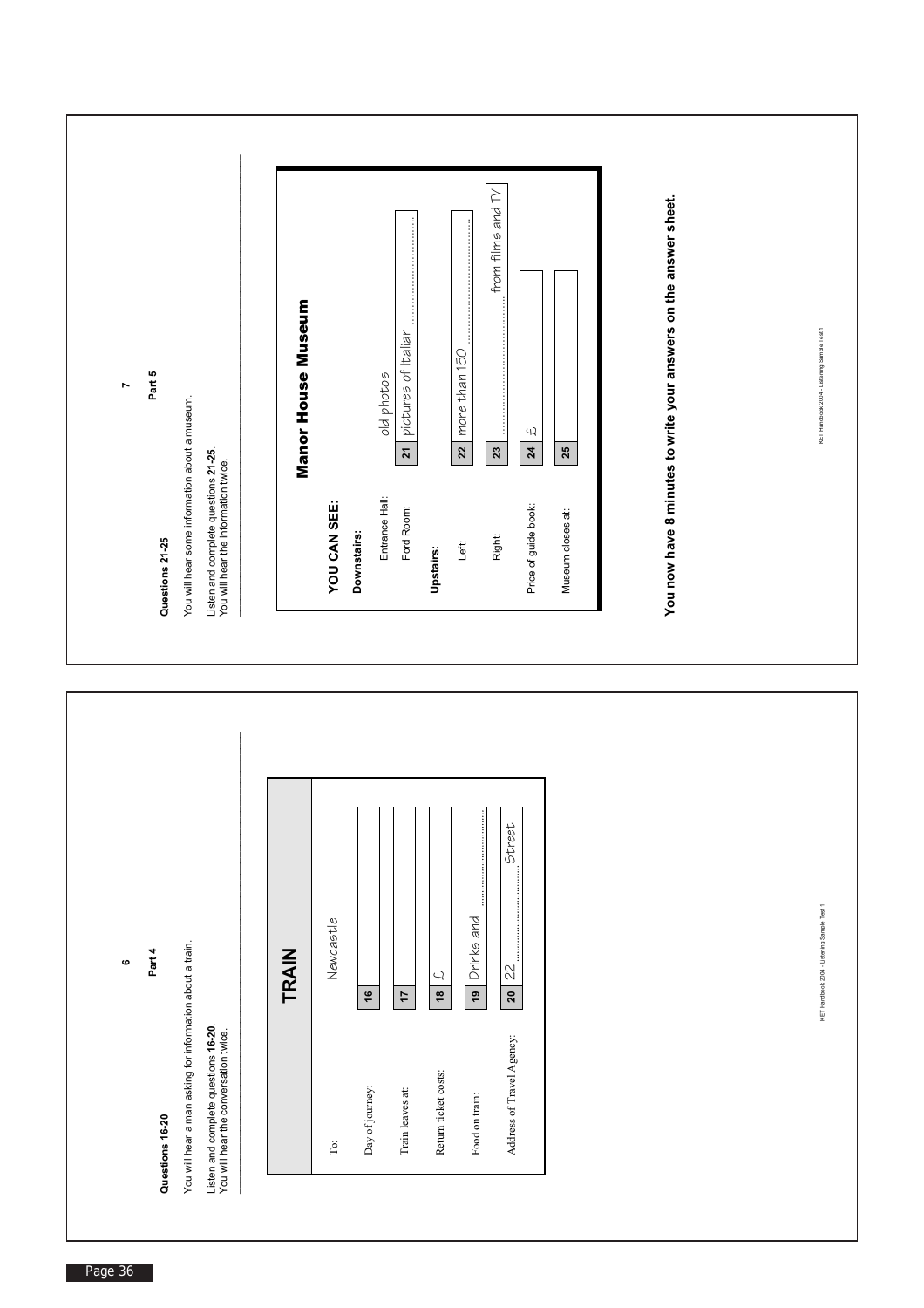| Well, Johnson's is the best one but that's nearly five kilometres away.<br>Thanks, but I heard the weather forecast and it isn't very good.<br>Well, there is one three kilometres away but it's not very good.<br>Hello – I have an appointment to see the dentist at eleven.<br>Oh dear, you're very late.  That was over half an hour ago.<br>I hope you have a nice holiday with lots of sun.<br>KET Handbook 2004 - Listening Sample Test 1<br>There are some small round ones there.<br>I think I'd prefer that small square one.<br>Is it going to rain?<br>It's worse than that. It's going to snow!<br>How far is the nearest supermarket?<br>What are you looking for, Sally?<br>How far is the nearest supermarket?<br>A table for my bedroom.<br>Isn't there one nearer?<br>What time is it now?<br>What will the weather be like?<br>It's eleven forty.<br>Which table does Sally like?<br>This is the end of Part One.<br>Now listen again.<br>Now listen again.<br>Now listen again.<br>Now listen again.<br>Woman<br>Woman<br>Woman<br>Woman<br>Woman<br>Woman<br>Man<br>Man<br>Man<br>Man<br>Sally<br>Man<br>Man<br>Man<br>Sally<br>Man<br>Repeat<br>Repeat<br>Pause<br>Repeat<br>Repeat<br>Pause<br>Pause<br>Pause<br>Pause<br>Pause<br>Pause<br>Pause<br>Pause<br>$\bullet$<br>4<br>ю<br>Are you going to go on holiday with your sister again this year?<br>Yes, she comes home from Canada tomorrow, and then we're<br>I've booked a hotel in Turkey. My sister wanted to go to Italy<br>We will now stop for a moment before we start the test.<br>Please ask any questions now because you mustn't speak during the test.<br>This is the Cambridge Key English Test Listening Test, Sample Paper 1.<br>There are five parts to the test. Parts One, Two, Three, Four and Five.<br>Where is the woman going to go on holiday this year?<br>Were there many people at the meeting?<br>again, so I hope she doesn't mind.<br>For questions 1-5, put a tick under the right answer.<br>going to go away next week.<br>No, but more than last time<br>There is one question for each conversation.<br>The answer is 30, so there is a tick in box C.<br>Where are you going?<br>Now look at the instructions for Part One.<br>How many people were at the meeting?<br>You will hear each conversation twice.<br>You will hear five short conversations.<br>That's not many.<br>About thirty.<br>Now we are ready to start.<br>Look at question one.<br>Here is an example:<br>Now listen again.<br>Woman<br>Woman<br>Woman<br>Woman<br>Man<br>Man<br>Man<br>Man<br>Repeat<br>Pause<br>Pause<br>Pause<br>Pause<br>Pause<br>Pause | ٣<br>TAPESCRIPT - SAMPLE TEST | $\sim$ | What time was the man's appointment? |
|---------------------------------------------------------------------------------------------------------------------------------------------------------------------------------------------------------------------------------------------------------------------------------------------------------------------------------------------------------------------------------------------------------------------------------------------------------------------------------------------------------------------------------------------------------------------------------------------------------------------------------------------------------------------------------------------------------------------------------------------------------------------------------------------------------------------------------------------------------------------------------------------------------------------------------------------------------------------------------------------------------------------------------------------------------------------------------------------------------------------------------------------------------------------------------------------------------------------------------------------------------------------------------------------------------------------------------------------------------------------------------------------------------------------------------------------------------------------------------------------------------------------------------------------------------------------------------------------------------------------------------------------------------------------------------------------------------------------------------------------------------------------------------------------------------------------------------------------------------------------------------------------------------------------------------------------------------------------------------------------------------------------------------------------------------------------------------------------------------------------------------------------------------------------------------------------------------------------------------------------------------------------------------------------------------------------------------------------------------------------------------------------------------------------------------------------------------------------------------------------------------------------------------------------------------------------------------------------------------------------------------------------------|-------------------------------|--------|--------------------------------------|
|                                                                                                                                                                                                                                                                                                                                                                                                                                                                                                                                                                                                                                                                                                                                                                                                                                                                                                                                                                                                                                                                                                                                                                                                                                                                                                                                                                                                                                                                                                                                                                                                                                                                                                                                                                                                                                                                                                                                                                                                                                                                                                                                                                                                                                                                                                                                                                                                                                                                                                                                                                                                                                                   |                               |        |                                      |
|                                                                                                                                                                                                                                                                                                                                                                                                                                                                                                                                                                                                                                                                                                                                                                                                                                                                                                                                                                                                                                                                                                                                                                                                                                                                                                                                                                                                                                                                                                                                                                                                                                                                                                                                                                                                                                                                                                                                                                                                                                                                                                                                                                                                                                                                                                                                                                                                                                                                                                                                                                                                                                                   |                               |        |                                      |
|                                                                                                                                                                                                                                                                                                                                                                                                                                                                                                                                                                                                                                                                                                                                                                                                                                                                                                                                                                                                                                                                                                                                                                                                                                                                                                                                                                                                                                                                                                                                                                                                                                                                                                                                                                                                                                                                                                                                                                                                                                                                                                                                                                                                                                                                                                                                                                                                                                                                                                                                                                                                                                                   |                               |        |                                      |
|                                                                                                                                                                                                                                                                                                                                                                                                                                                                                                                                                                                                                                                                                                                                                                                                                                                                                                                                                                                                                                                                                                                                                                                                                                                                                                                                                                                                                                                                                                                                                                                                                                                                                                                                                                                                                                                                                                                                                                                                                                                                                                                                                                                                                                                                                                                                                                                                                                                                                                                                                                                                                                                   |                               |        |                                      |
|                                                                                                                                                                                                                                                                                                                                                                                                                                                                                                                                                                                                                                                                                                                                                                                                                                                                                                                                                                                                                                                                                                                                                                                                                                                                                                                                                                                                                                                                                                                                                                                                                                                                                                                                                                                                                                                                                                                                                                                                                                                                                                                                                                                                                                                                                                                                                                                                                                                                                                                                                                                                                                                   |                               |        |                                      |
|                                                                                                                                                                                                                                                                                                                                                                                                                                                                                                                                                                                                                                                                                                                                                                                                                                                                                                                                                                                                                                                                                                                                                                                                                                                                                                                                                                                                                                                                                                                                                                                                                                                                                                                                                                                                                                                                                                                                                                                                                                                                                                                                                                                                                                                                                                                                                                                                                                                                                                                                                                                                                                                   |                               |        |                                      |
|                                                                                                                                                                                                                                                                                                                                                                                                                                                                                                                                                                                                                                                                                                                                                                                                                                                                                                                                                                                                                                                                                                                                                                                                                                                                                                                                                                                                                                                                                                                                                                                                                                                                                                                                                                                                                                                                                                                                                                                                                                                                                                                                                                                                                                                                                                                                                                                                                                                                                                                                                                                                                                                   |                               |        |                                      |
|                                                                                                                                                                                                                                                                                                                                                                                                                                                                                                                                                                                                                                                                                                                                                                                                                                                                                                                                                                                                                                                                                                                                                                                                                                                                                                                                                                                                                                                                                                                                                                                                                                                                                                                                                                                                                                                                                                                                                                                                                                                                                                                                                                                                                                                                                                                                                                                                                                                                                                                                                                                                                                                   |                               |        |                                      |
|                                                                                                                                                                                                                                                                                                                                                                                                                                                                                                                                                                                                                                                                                                                                                                                                                                                                                                                                                                                                                                                                                                                                                                                                                                                                                                                                                                                                                                                                                                                                                                                                                                                                                                                                                                                                                                                                                                                                                                                                                                                                                                                                                                                                                                                                                                                                                                                                                                                                                                                                                                                                                                                   |                               |        |                                      |
|                                                                                                                                                                                                                                                                                                                                                                                                                                                                                                                                                                                                                                                                                                                                                                                                                                                                                                                                                                                                                                                                                                                                                                                                                                                                                                                                                                                                                                                                                                                                                                                                                                                                                                                                                                                                                                                                                                                                                                                                                                                                                                                                                                                                                                                                                                                                                                                                                                                                                                                                                                                                                                                   |                               |        |                                      |
|                                                                                                                                                                                                                                                                                                                                                                                                                                                                                                                                                                                                                                                                                                                                                                                                                                                                                                                                                                                                                                                                                                                                                                                                                                                                                                                                                                                                                                                                                                                                                                                                                                                                                                                                                                                                                                                                                                                                                                                                                                                                                                                                                                                                                                                                                                                                                                                                                                                                                                                                                                                                                                                   |                               |        |                                      |
|                                                                                                                                                                                                                                                                                                                                                                                                                                                                                                                                                                                                                                                                                                                                                                                                                                                                                                                                                                                                                                                                                                                                                                                                                                                                                                                                                                                                                                                                                                                                                                                                                                                                                                                                                                                                                                                                                                                                                                                                                                                                                                                                                                                                                                                                                                                                                                                                                                                                                                                                                                                                                                                   |                               |        |                                      |
|                                                                                                                                                                                                                                                                                                                                                                                                                                                                                                                                                                                                                                                                                                                                                                                                                                                                                                                                                                                                                                                                                                                                                                                                                                                                                                                                                                                                                                                                                                                                                                                                                                                                                                                                                                                                                                                                                                                                                                                                                                                                                                                                                                                                                                                                                                                                                                                                                                                                                                                                                                                                                                                   |                               |        |                                      |
|                                                                                                                                                                                                                                                                                                                                                                                                                                                                                                                                                                                                                                                                                                                                                                                                                                                                                                                                                                                                                                                                                                                                                                                                                                                                                                                                                                                                                                                                                                                                                                                                                                                                                                                                                                                                                                                                                                                                                                                                                                                                                                                                                                                                                                                                                                                                                                                                                                                                                                                                                                                                                                                   |                               |        |                                      |
|                                                                                                                                                                                                                                                                                                                                                                                                                                                                                                                                                                                                                                                                                                                                                                                                                                                                                                                                                                                                                                                                                                                                                                                                                                                                                                                                                                                                                                                                                                                                                                                                                                                                                                                                                                                                                                                                                                                                                                                                                                                                                                                                                                                                                                                                                                                                                                                                                                                                                                                                                                                                                                                   |                               |        |                                      |
|                                                                                                                                                                                                                                                                                                                                                                                                                                                                                                                                                                                                                                                                                                                                                                                                                                                                                                                                                                                                                                                                                                                                                                                                                                                                                                                                                                                                                                                                                                                                                                                                                                                                                                                                                                                                                                                                                                                                                                                                                                                                                                                                                                                                                                                                                                                                                                                                                                                                                                                                                                                                                                                   |                               |        |                                      |